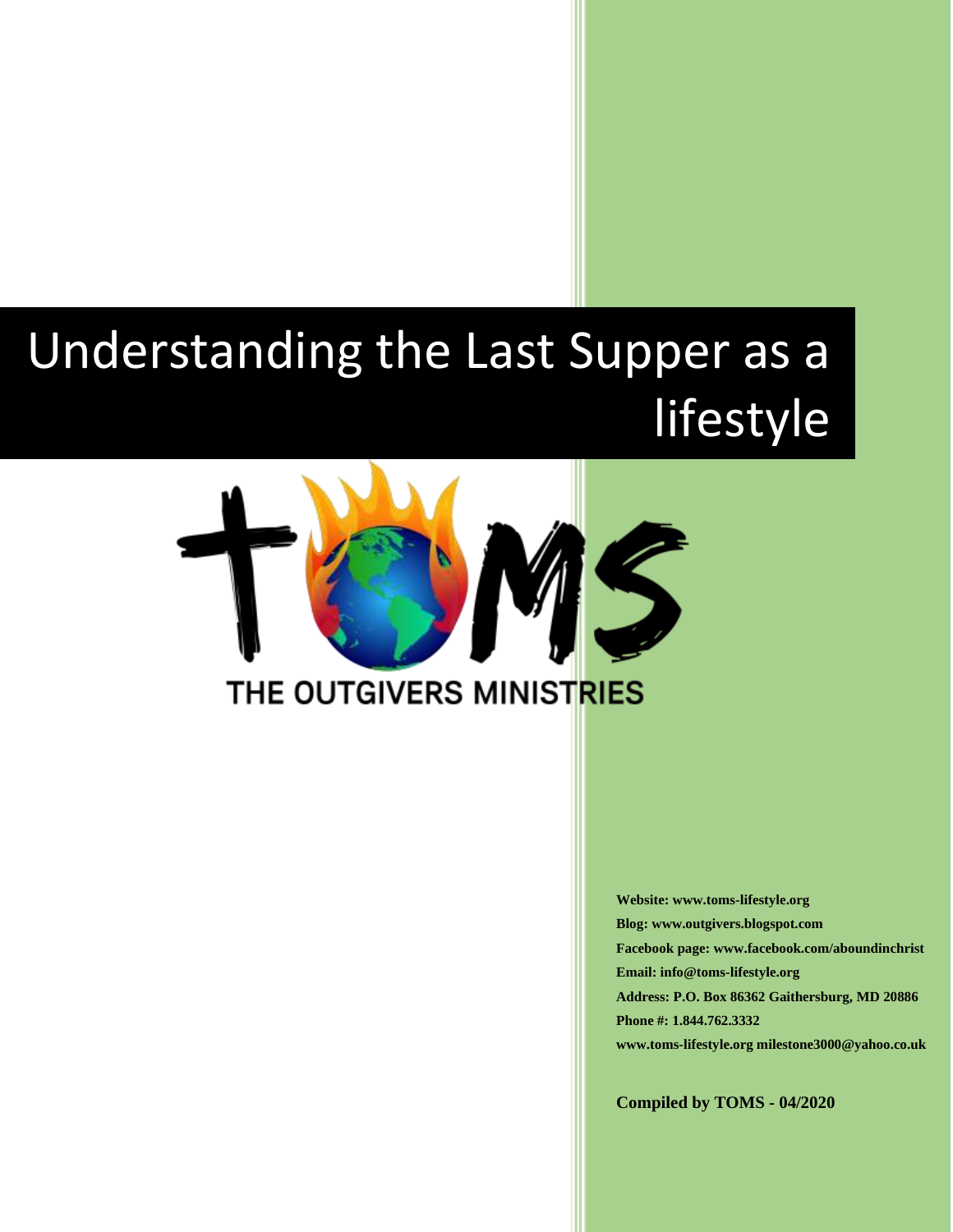**Understanding the Last Supper as a lifestyle**

**Frequently Asked Questions (FAQS) about the Last Supper?**

- **1) How often should we partake of the Last Supper (also known as communion)?**
	- **a) Every day**
		- **Acts 2:46 (NIV)**

**<sup>46</sup> Every day** they continued to meet together in the temple courts. They broke bread in their homes and ate together with glad and sincere hearts,

# **b) On the first day of the week**

- **Acts 20:7 (NIV)**

**<sup>7</sup> On the first day of the week** we came together to break bread. Paul spoke to the people and, because he intended to leave the next day, kept on talking until midnight.

# - **Acts 20:11 (NIV)**

**<sup>11</sup>**Then he went upstairs again and broke bread and ate. After talking until daylight, he left.

- **c) Partake of the communion as a way of celebrating** (celebrating Christ, celebrating God's goodness in your life, etc.)
- **d) Every time a person decides to study the word of God. The purpose is to have our eyes open so that we can recognize Christ in scriptures**

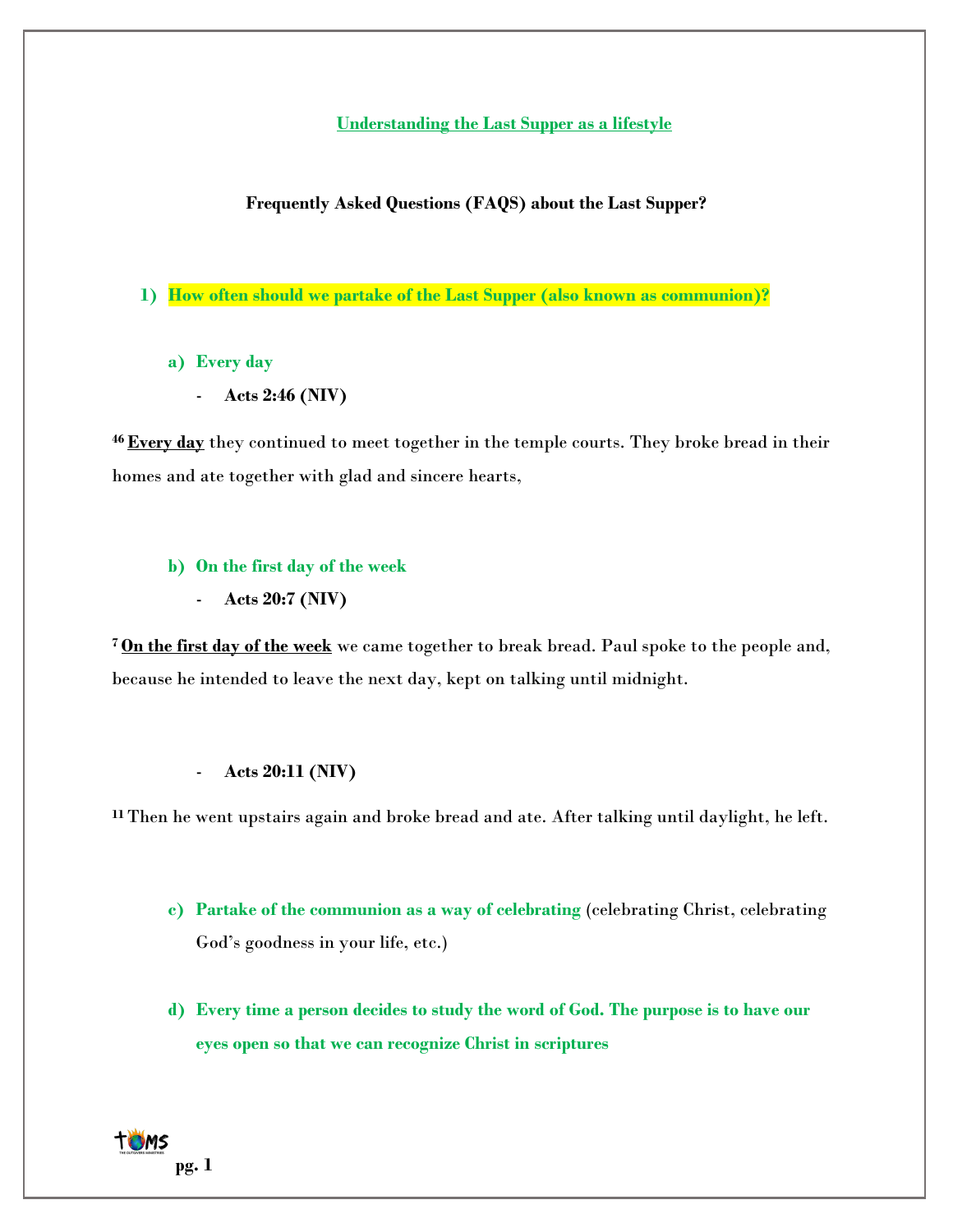#### - **Luke 24:30-35 (NIV)**

**<sup>30</sup>** When he was at the table with them, he took bread, gave thanks, broke it and began to give it to them.

**<sup>31</sup> Then their eyes were opened and they recognized him,** and he disappeared from their sight.

**<sup>32</sup>** They asked each other, "Were not our hearts burning within us while he talked with us on the road and opened the Scriptures to us?"

**<sup>33</sup>** They got up and returned at once to Jerusalem. There they found the Eleven and those with them, assembled together

**<sup>34</sup>** and saying, "It is true! The Lord has risen and has appeared to Simon."

**<sup>35</sup>** Then the two told what had happened on the way, and how Jesus was recognized by them when he broke the bread.

## **e) When betrayed; while betrayal is in progress or already betrayed**

## - **1 Corinthians 11:23 (AMPC)**

**<sup>23</sup>** For I received from the Lord Himself that which I passed on to you [it was given to me personally], that the Lord Jesus on the night when He was treacherously delivered up *and* while **His betrayal was in progress took bread**,

**<sup>24</sup>** And when He had given thanks, He broke [it] and said, *Take, eat*. This is My body, which is broken for you. Do this to call Me [affectionately] to remembrance.

**<sup>25</sup>** Similarly when supper was ended, He took the cup also, saying, This cup is the new covenant [ratified and established] in My blood. Do this, as often as you drink [it], to call Me [affectionately] to remembrance.

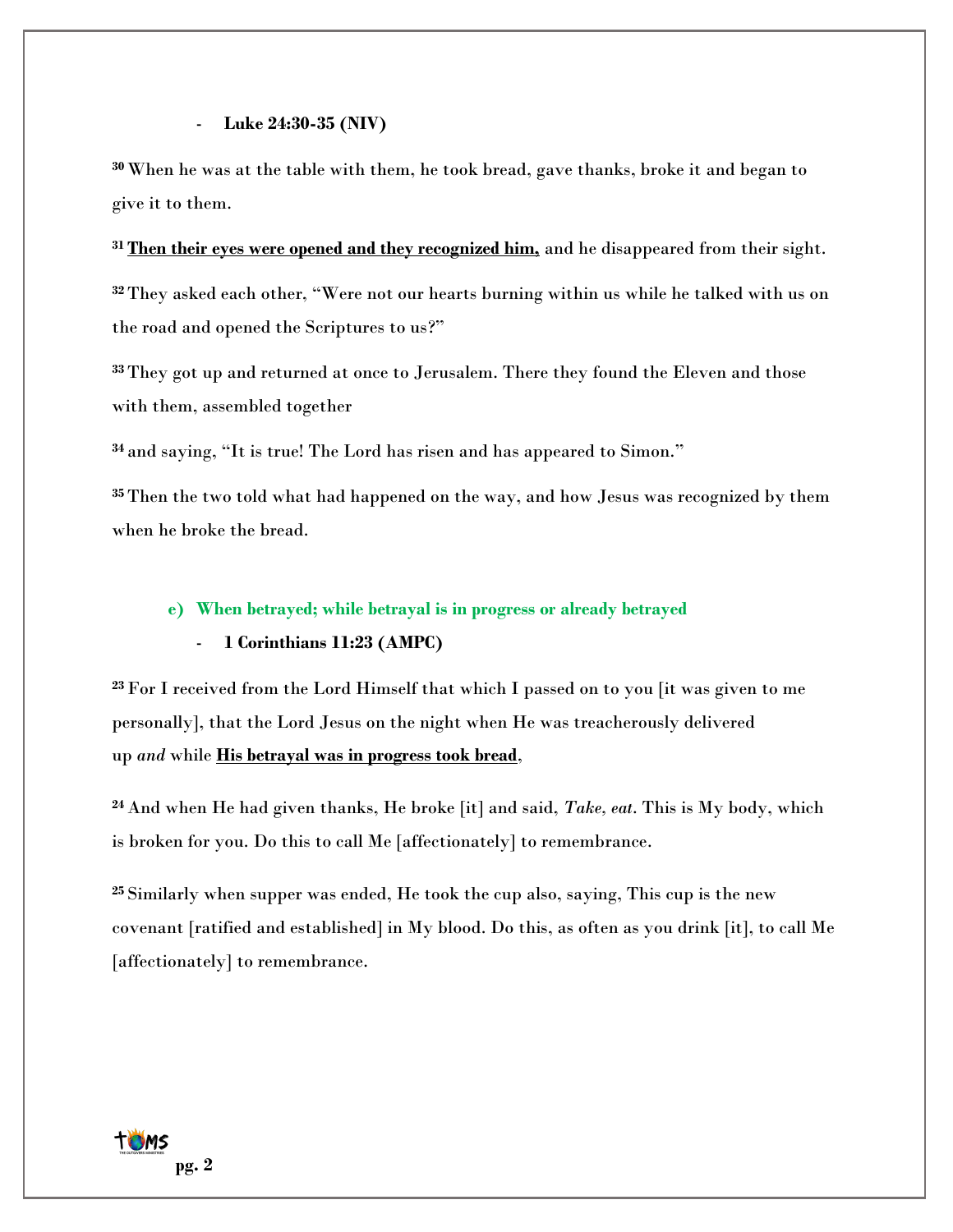# **f) When you want to remember Christ' life and Christ's death.**

# - **1 Corinthians 11:23 (AMPC)**

**<sup>23</sup>** For I received from the Lord Himself that which I passed on to you [it was given to me personally], that the Lord Jesus on the night when He was treacherously delivered up *and* while His betrayal was in progress took bread,

**<sup>24</sup>** And when He had given thanks, He broke [it] and said, *Take, eat*. This is My body, which is broken for you. **Do this to call Me [affectionately] to remembrance.**

**<sup>25</sup>** Similarly when supper was ended, He took the cup also, saying, This cup is the new covenant [ratified and established] in My blood. **Do this, as often as you drink [it], to call Me [affectionately] to remembrance.**

## **g) When departing from a people (farewell).**

- **Luke 22:15-17 (NIV)**

**<sup>15</sup>** And he said to them, "I have eagerly desired to eat this Passover with you before I suffer.

**<sup>16</sup>** For I tell you, I will not eat it again until it finds fulfillment in the kingdom of God."

**<sup>17</sup>** After taking the cup, he gave thanks and said, "Take this and divide it among you. **<sup>18</sup>**For I tell you I will not drink again from the fruit of the vine until the kingdom of God comes."

## **h) Whenever/Every time/Often**

# - **1 Corinthians 11:26 (NIV)**

**<sup>26</sup>** For **whenever** you eat this bread and drink this cup, you proclaim the Lord's death until he comes.

# - **1 Corinthians 11:26 (NLT)**

For **every time** you eat this bread and drink this cup, you are announcing the Lord's death until he comes again.

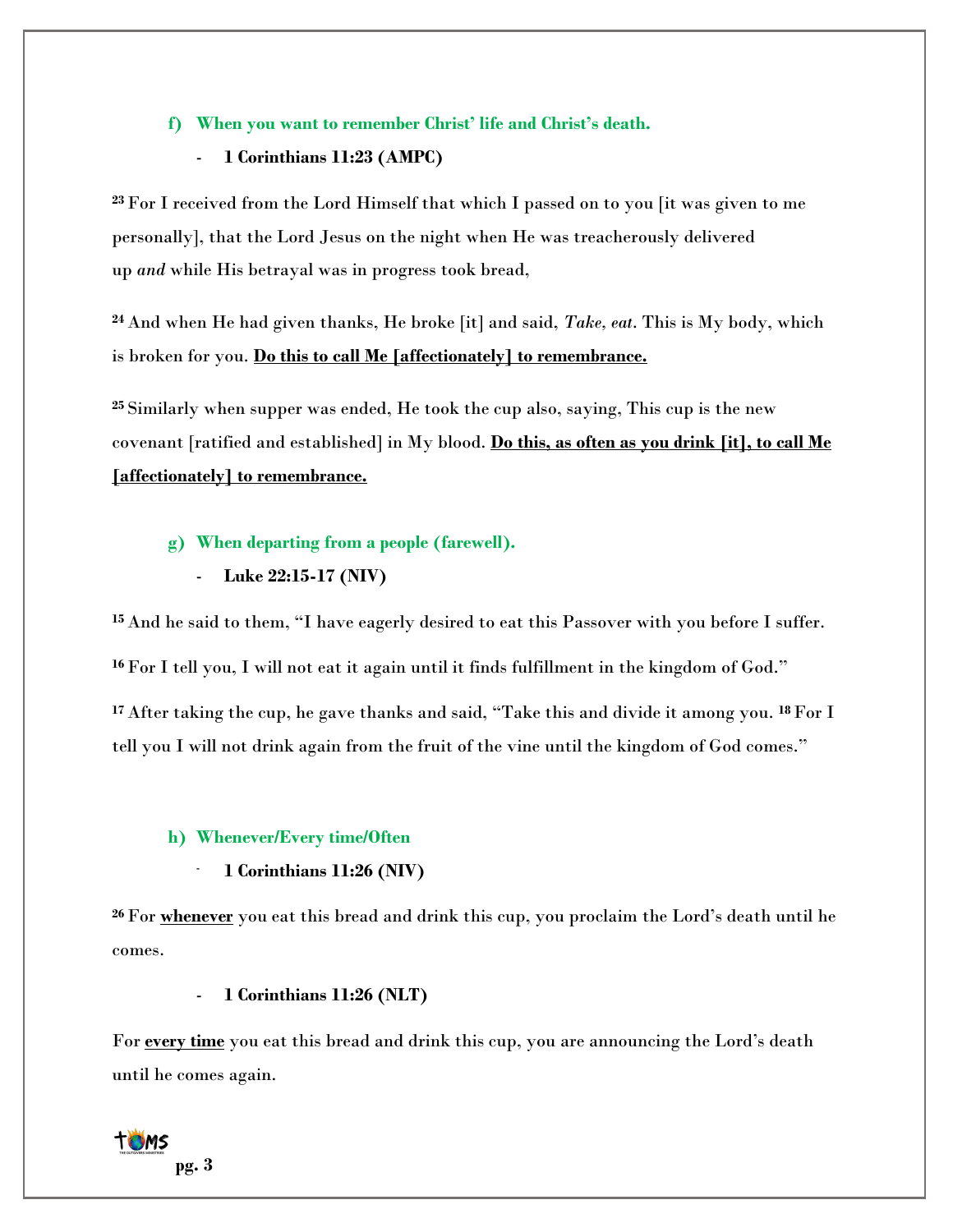# - **1 Corinthians 11:26 (ESV)**

For as **often** as you eat this bread and drink the cup, you proclaim the Lord's death until he comes.

# **2) How should we remember the life/death of Jesus?**

- **a) Affectionately, not sorrowfully.**
	- **1 Corinthians 11:24-25 (AMPC)**

**<sup>24</sup>** And when He had given thanks, He broke [it] and said, *Take, eat*. This is My body, which is broken for you. **Do this to call Me [affectionately] to remembrance.**

**<sup>25</sup>** Similarly when supper was ended, He took the cup also, saying, This cup is the new covenant [ratified and established] in My blood. **Do this, as often as you drink [it], to call Me [affectionately] to remembrance.**

- **3) How should we relate to the body and blood of Jesus Christ?**
- **a) It is a personal relationship; He died for all; He died for you. Therefore, one person cannot partake of the Lord's Supper on behalf of another.**

# - **1 Corinthians 11:24-26 (NIV)**

**<sup>24</sup>** and when he had given thanks, he broke it and said, "This is my body, which is for **you**; do this in remembrance of me."

**<sup>25</sup>** In the same way, after supper he took the cup, saying, "This cup is the new covenant in my blood; do this, whenever **you** drink it, in remembrance of me."

**<sup>26</sup>** For whenever **you** eat this bread and drink this cup, you proclaim the Lord's death until he comes.

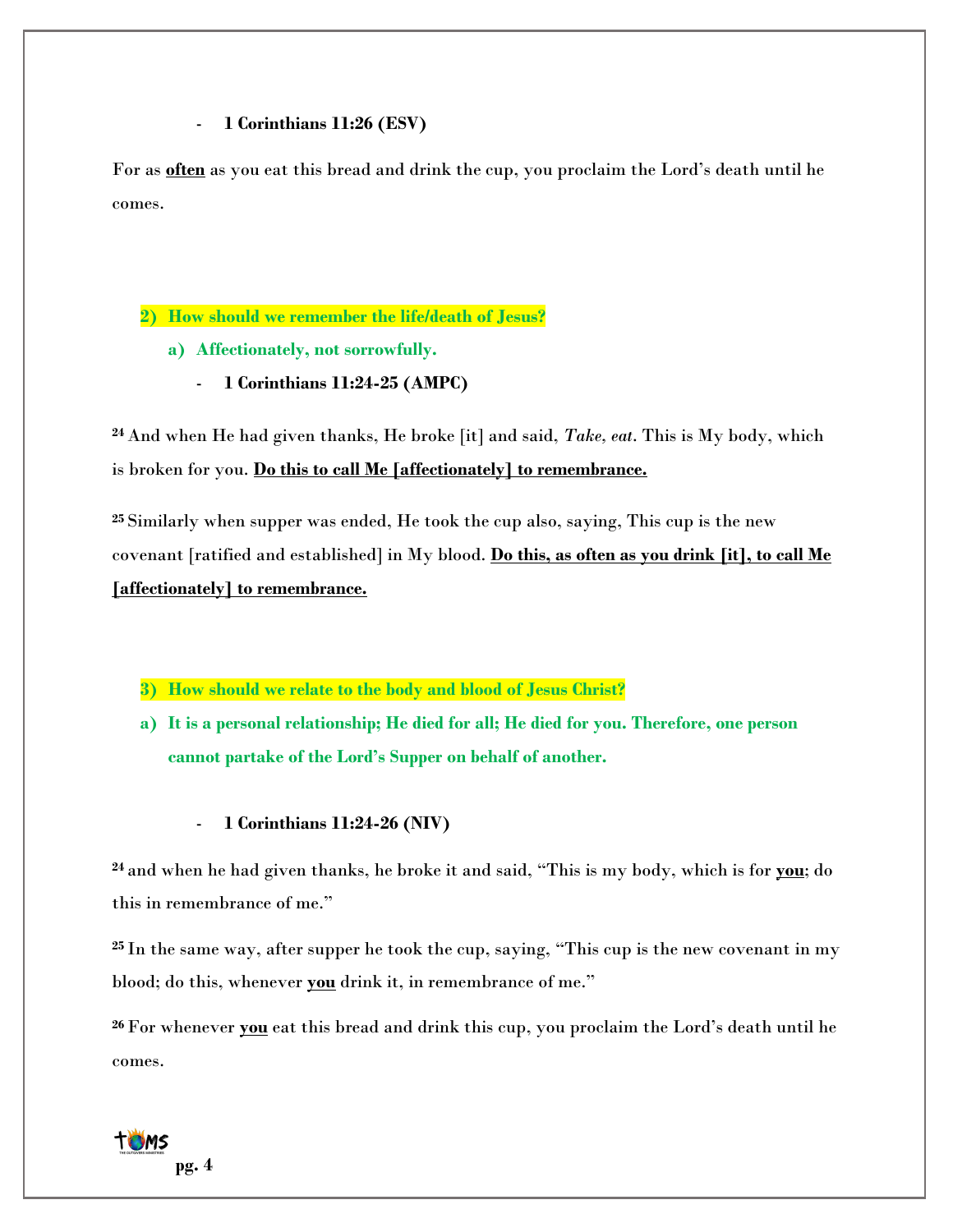**4) Why should we physically break the element of bread in the communion?**

- **a) So that our eyes can open, then we will recognize Him in scriptures.**
	- **Luke 24: 30-31 (NIV)**

**<sup>30</sup>** When he was at the table with them, he took bread, gave thanks, broke it and began to give it to them.

**<sup>31</sup> Then their eyes were opened and they recognized him,** and he disappeared from their sight.

# **b) To fulfill scripture.**

Scripture tells us that Jesus' bones will not be broken (Psalm 34:20) and the fulfillment of this prophecy is recorded in John 19:33 and 36; John 19:36-37. The body of Jesus was broken not His bones.

- **Psalm 34:20 (NIV)**

**<sup>20</sup>**he protects **all his bones**, **not one of them will be broken**.

# - **John 19:33,36 (NIV)**

**<sup>33</sup>**But when they came to Jesus and found that he was already dead, they did not break his legs.

**<sup>36</sup>** These things happened so that the scripture would be fulfilled: "Not one of his bones will be broken,"

#### **Also,**

# - **Zachariah 12:10 (NIV)**

**<sup>10</sup>** "And I will pour out on the house of David and the inhabitants of Jerusalem a spirit of grace and supplication. **They will look on me, the one they have pierced,** and

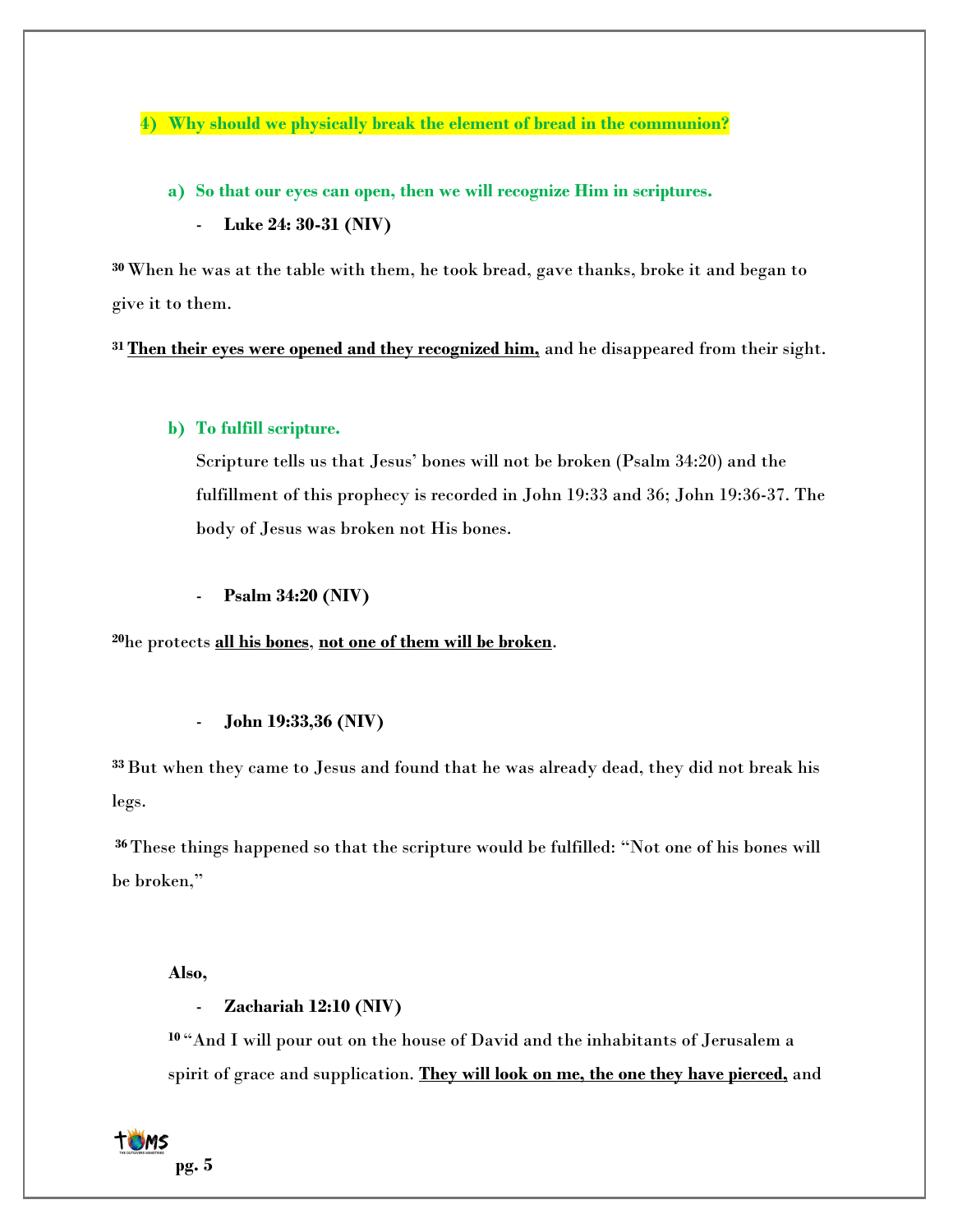they will mourn for him as one mourns for an only child, and grieve bitterly for him as one grieves for a firstborn son.

# - **John 19:36-37 (NIV)**

**<sup>36</sup>** These things happened so that the scripture would be fulfilled: **"Not one of his bones will be broken,"**

**<sup>37</sup>** and, as another scripture says, **"They will look on the one they have pierced."**

**5) How should we partake of the communion?**

- **1 Corinthians 11:27-32 (NIV)**

**<sup>27</sup>** So then, whoever eats the bread or drinks the cup of the Lord in **an unworthy manner** will be guilty of sinning against the body and blood of the Lord.

**<sup>28</sup>**Everyone ought to **examine themselves** before they eat of the bread and drink from the cup.

**<sup>29</sup>** For those who eat and drink **without discerning the body** of Christ eat and drink judgment on themselves.

**<sup>30</sup>** That is why many among you are weak and sick, and a number of you have fallen asleep.

**<sup>31</sup>**But if we were more discerning with regard to ourselves, we would not come under such judgment.

**<sup>32</sup>** Nevertheless, when we are judged in this way by the Lord, we are being disciplined so that we will not be finally condemned with the world.

a) We should partake of the communion in a worthy manner (vs 27). Meaning, we should have a proper understanding of the significance of the body and the blood of Jesus before we partake, so that we can reap all the benefits.

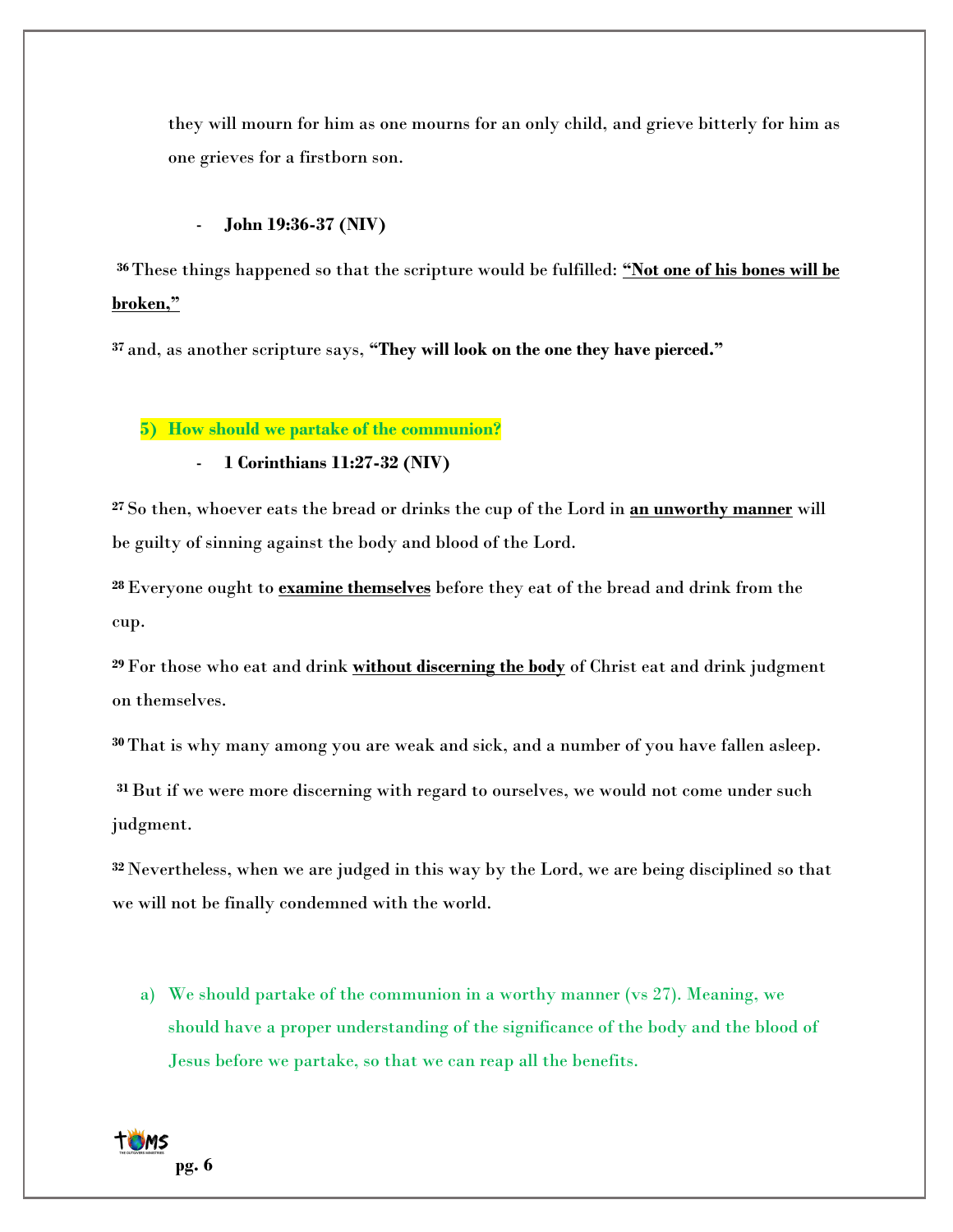b) We should be in the habit of examining ourselves when we partake. Examine ourselves on whether we do understand the purpose of our actions during the communion.

# **6) Why a lifestyle?**

- **1 Corinthians 11:25 (NIV)**

**<sup>25</sup>** In the same way, **after supper** he took the cup, saying, "This cup is the new covenant in my blood; do this, whenever you drink it, in remembrance of me."

- **Matthew 26:26 (NIV)**

**<sup>26</sup> While they were eating**, Jesus took bread, and when he had given thanks, he broke it and gave it to his disciples, saying, "Take and eat; this is my body."

Eating is a lifestyle for everybody, therefore, partaking of the communion can be easily incorporated into our eating lifestyle. We can partake of the communion during every meal.

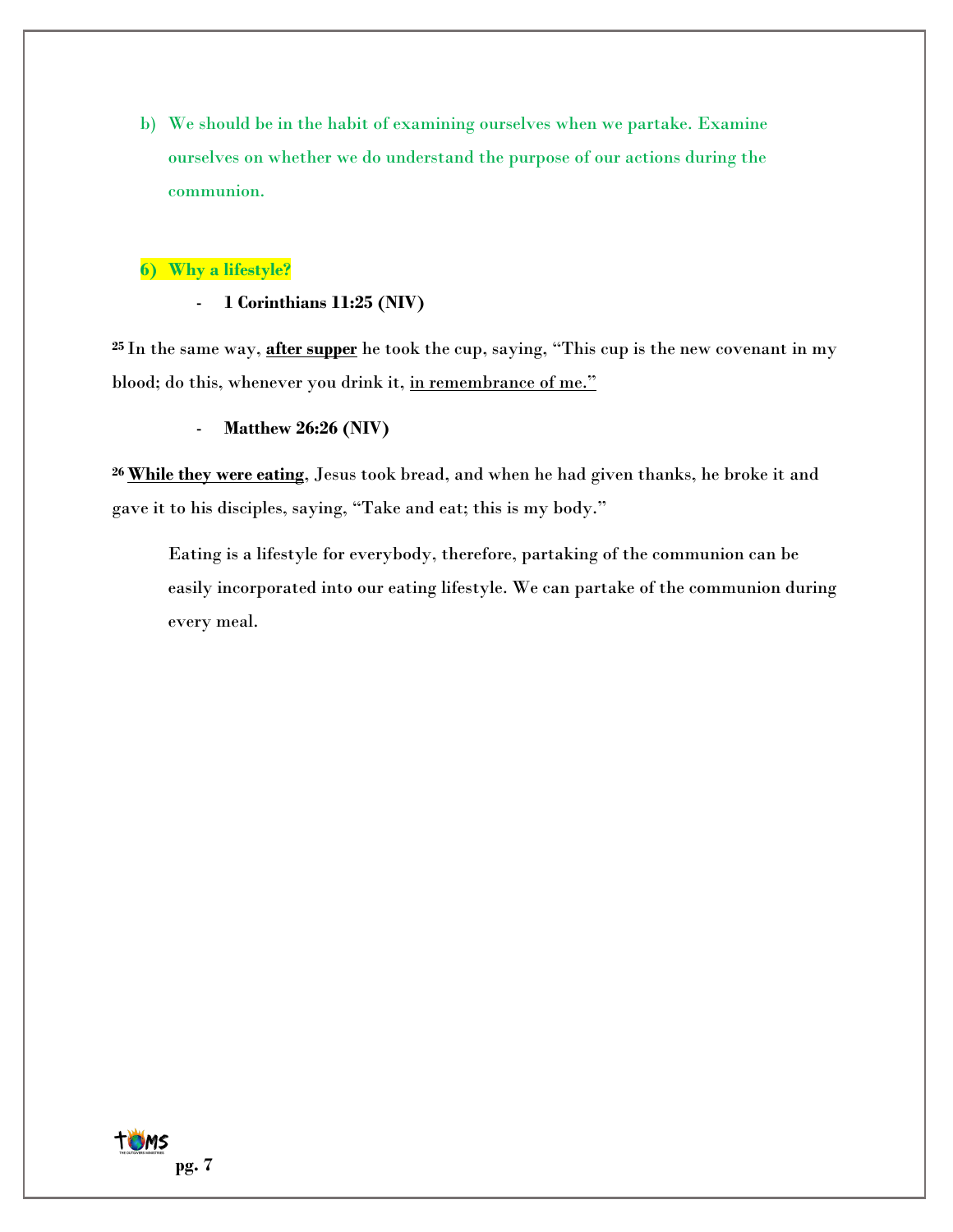**Purpose of the Blood of Jesus in the communion**

**Romans 3:24-25 (NKJV)**

"being **justified** freely by [God's] grace through the **redemption** that is in Christ Jesus, whom God has set forth to be a **propitiation**, through faith, in his blood".

#### **1) Justification**

Justification means that a judge rules in your favor, that he declares you innocent.

Do you ever feel guilty, knowing you've done wrong? Do you ever wish you could get rid of the guilt and have a clean record? You need justification. Justification is the only way a guilty person can be declared innocent.

#### **- Romans 3:26 (NIV)**

**<sup>26</sup>** he did it to demonstrate his righteousness at the present time, so as to be **just** and the one who **justifies** those who have faith in Jesus.

If you try to earn justification, if you think you can make yourself right with God, you insult the Lord, spit on Jesus' blood, and say he died for nothing. Justification is a gift you receive, not a goal you achieve. That why Scripture speaks of "being justified freely by [God's] grace." Justification is free for us, but was not free for God. It was enormously expensive. The Lord paid a huge price.

#### **2) Redemption**

Redemption is a financial word. It means "payment." It can mean paying for someone who has been imprisoned for not paying what he owes; redemption covers his debts and gets him out of prison. Redemption can also mean paying a ransom to free a captive. Jesus said he came "to give his life as a ransom for many" (Mark 10:45). Perhaps the best brief definition of redemption is: "payment to purchase freedom."

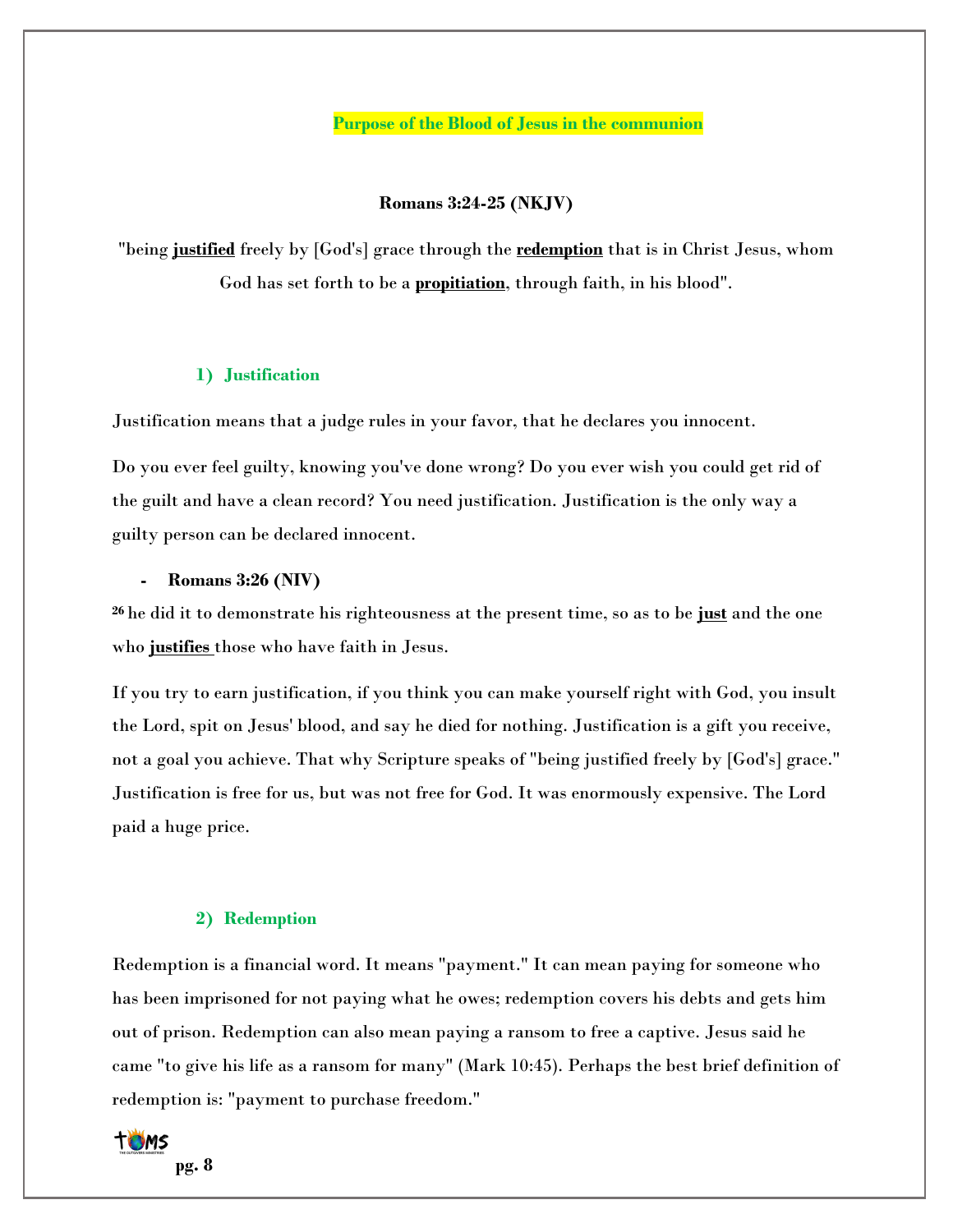Do you ever feel trapped by your past, knowing you can't make up for bad things you've done? Do you ever wish it could be paid for so you could be free? You need redemption. Redemption is the only way for your debts to be paid and for you to be free.

## - **1 Peter 1:18-19 (NIV)**

**<sup>18</sup>** For you know that it was not with perishable things such as silver or gold that you were **redeemed** from the empty way of life handed down to you from your ancestors,

**<sup>19</sup>** but with **the precious blood of Christ**, a lamb without blemish or defect.

## - **Acts 20:28 (NIV)**

**<sup>28</sup>** Keep watch over yourselves and all the flock of which the Holy Spirit has made you overseers. Be shepherds of the church of God, which he **bought with his own blood.**

# - **Galatians 3:13 (NIV)**

**<sup>13</sup>** Christ **redeemed** us from the curse of the law by becoming a curse for us, for it is written: "Cursed is everyone who is hung on a pole."

#### **3) Propitiation**

Propitiation means "to appease someone's anger." Do you ever worry that you've offended God and made God angry? Do you want to go to heaven rather than hell? You need to know about propitiation. Propitiation is the only way God's wrath against sin can be appeased without destroying you in hell.

#### - **Nahum 1:2-3 (NIV)**

**<sup>2</sup>** The LORD is a jealous and avenging God; the LORD takes vengeance and is filled with wrath. The LORD takes vengeance on his foes and vents his wrath against his enemies. **<sup>3</sup>** The LORD is slow to anger but great in power; the LORD will not leave the guilty unpunished. His way is in the whirlwind and the storm, and clouds are the dust of his feet.

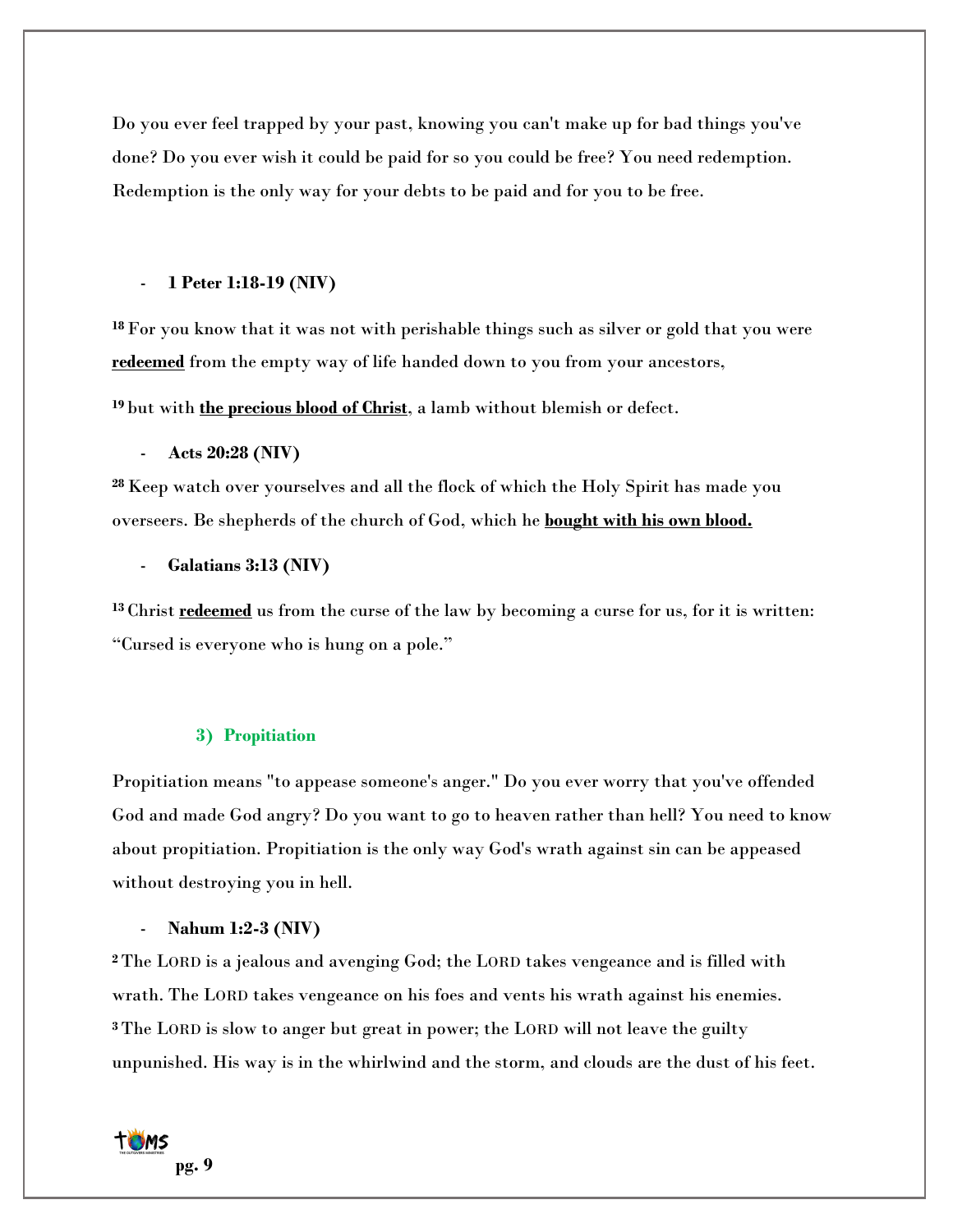# - **1 John 4:10 (NKJV)**

**<sup>10</sup>** In this is love, not that we loved God, but that He loved us and sent His Son *to be* the propitiation for our sins.

# **4) Remission (Forgiveness) of sins**

# - **Matthew 26:28 (NKJV)**

**<sup>28</sup>** For this is My blood of the new covenant, which is shed for many for the **remission of sins.**

# **5) Remembrance of Jesus' life**

# - **1 Corinthians 11:24-25 (NIV)**

**<sup>24</sup>** and when he had given thanks, he broke it and said, "This is my body, which is for you; do this **in remembrance of me."**

**<sup>25</sup>** In the same way, after supper he took the cup, saying, "This cup is the new covenant in my blood; do this, whenever you drink it, **in remembrance of me."**

# **6) Covenant (New Covenant)**

# - **1 Corinthians 11:25 (NIV)**

**<sup>25</sup>** In the same way, after supper he took the cup, saying, "This cup is **the new covenant** in my blood; do this, whenever you drink it, in remembrance of me."

# - **Mark 14:23-24 (NIV)**

**<sup>23</sup>** Then he took a cup, and when he had given thanks, he gave it to them, and they all drank from it.

**<sup>24</sup>** "This is my blood of **the covenant**, which is poured out for many," he said to them.

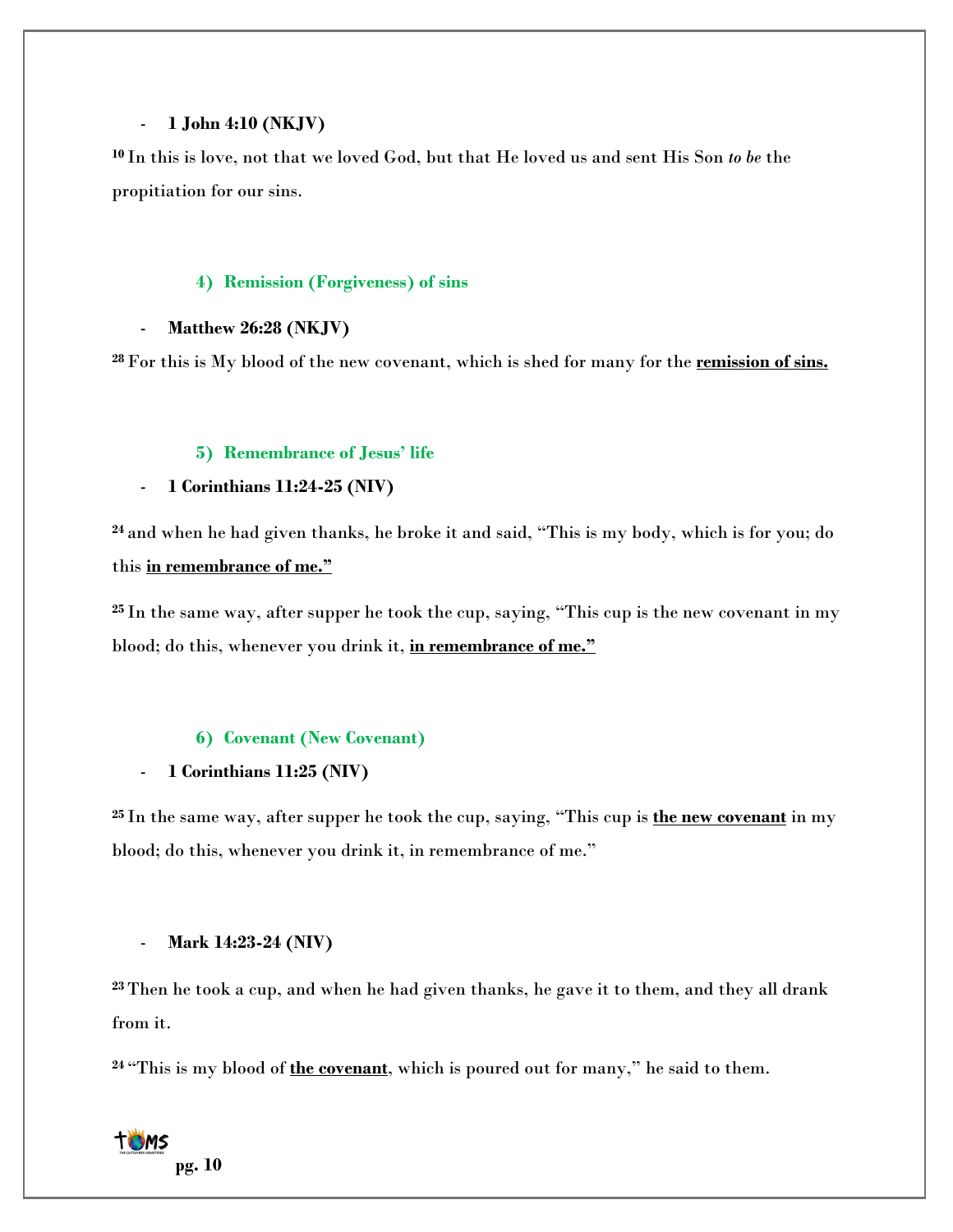## - **Matthew 26:27-28 (NIV)**

**<sup>27</sup>** Then he took a cup, and when he had given thanks, he gave it to them, saying, "Drink from it, all of you.

**<sup>28</sup>** This is my blood of **the covenant**, which is poured out for many for the forgiveness of sins.

# **7) Representing and Signifying and Proclaiming the Lord's death**

# - **1 Corinthians 11:26 (AMPC)**

**<sup>26</sup>** For every time you eat this bread and drink this cup, you are **representing** and **signifying** and **proclaiming** the fact of the Lord's death until He comes [again].

## **8) We are promised the life of God when we partake of the blood**

# - **John 6:54 (NIV)**

**<sup>54</sup>** Whoever eats my flesh and drinks my blood has **eternal life,** and I will raise them up at the last day.

## **9) We abide in God and God in us when we partake of the blood**

### - **John 6:56 (NIV)**

**<sup>56</sup>** Whoever eats my flesh and drinks my blood **remains in me, and I in them.**

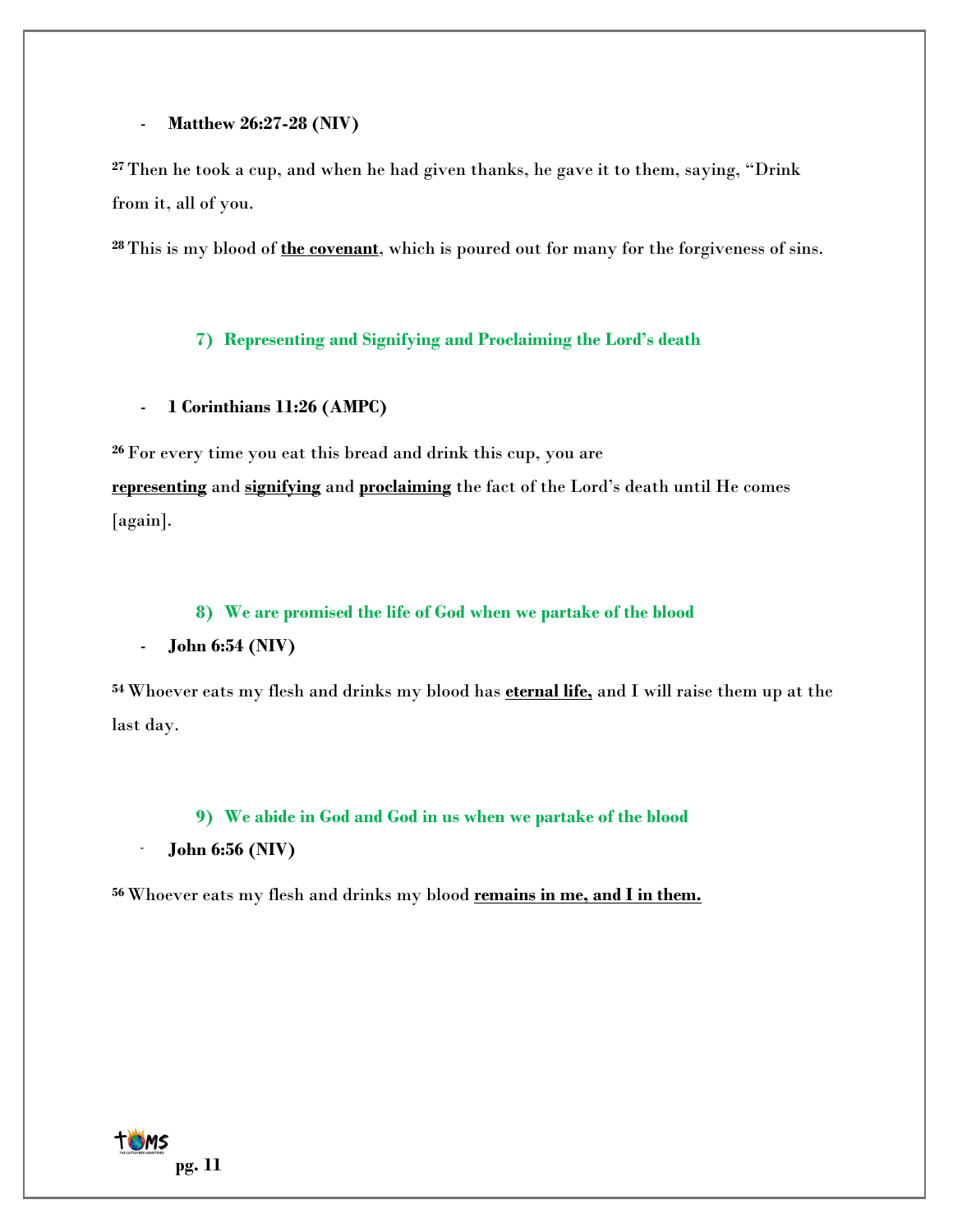# **Purpose of the Body of Jesus in the communion**

## **1) Opening of scriptures**

## - **Luke 24:30-35 (NIV)**

**<sup>30</sup>** When he was at the table with them, he took bread, gave thanks, broke it and began to give it to them.

**<sup>31</sup> Then their eyes were opened and they recognized him,** and he disappeared from their sight. **<sup>32</sup>** They asked each other, "Were not our hearts burning within us while he talked with us on the road and **opened the Scriptures** to us?"

# **2) Remembrance of Jesus' life**

## - **1 Corinthians 11:24-25 (NIV)**

**<sup>24</sup>** and when he had given thanks, he broke it and said, "This is my body, which is for you; do this **in remembrance of me."**

**<sup>25</sup>** In the same way, after supper he took the cup, saying, "This cup is the new covenant in my blood; do this, whenever you drink it, **in remembrance of me."**

#### **3) Strong bodies, health, life**

## - **1 Corinthians 11:29-30 (NIV)**

**<sup>29</sup>** For those who eat and drink without **discerning the body of Christ** eat and drink judgment on themselves.

**<sup>30</sup>**That is why many among you are **weak** and **sick**, and a number of you **have fallen asleep**.